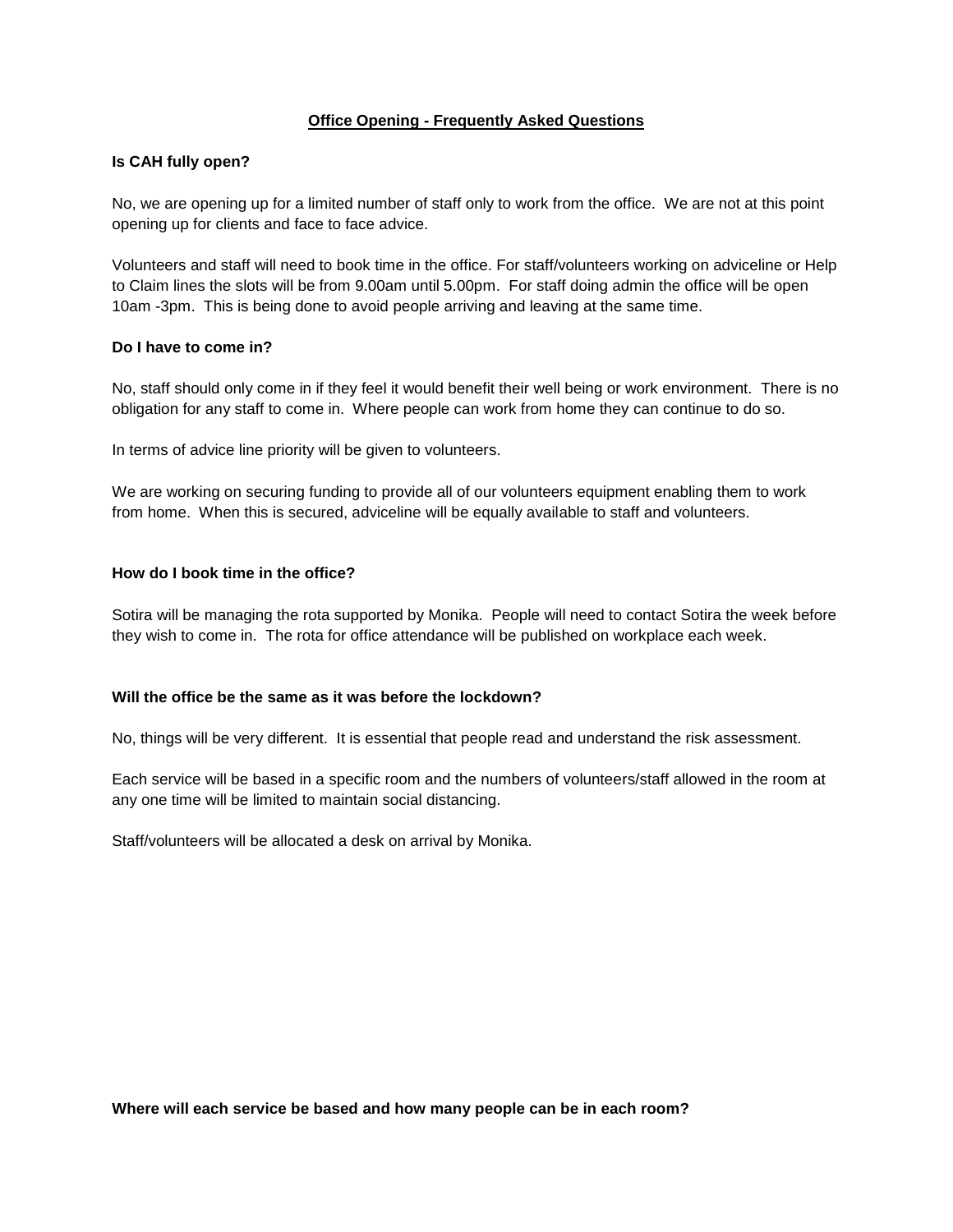| Room / Service                                | Capacity |
|-----------------------------------------------|----------|
| Adviceline room - Help to Claim               | 2        |
| Large training room - Adviceline              | 4        |
| Team Leaders Room - Team leaders/Receptionist | -3       |
| Advisors Room - IAG, CC staff                 | 5        |
| Crutch Room - Crutch, Volunteering            | 3        |
| <b>SMT Room - SMT</b>                         | 3        |

#### **How are we managing Covid-19 risks?**

All staff/volunteers must be signed in on entry to the building. All staff/volunteers will need to sanitise on entry to the building. Sanitising stations have been installed throughout the building. People will be expected to wash their hands regularly.

Desks have been spaced to maintain social distancing. Staff and volunteers must stick to the allocated desks.

People will not be able to store food in the kitchen. If staff/volunteers want hot drinks they must bring their own cups, tea/coffee and milk in with them.

People can bring their own lunch in but must bring in their own cutlery and plates. People can not congregate in the kitchen.

Each room has visible signage clearly displaying the maximum number of people accommodated safely. These limits must be adhered to.

## **Do we have to wear face masks?**

It is NOT compulsory for staff/volunteers to wear face masks. We are following government guidance and believe it is more important for people to maintain social distancing.

However, we do have a large stock of facial masks that are available to be worn if people wish and if people feel they may be unable to maintain social distancing.

#### **Will Test and Trace Apply?**

Yes we will be following NHS guidelines on Test and Tracing.